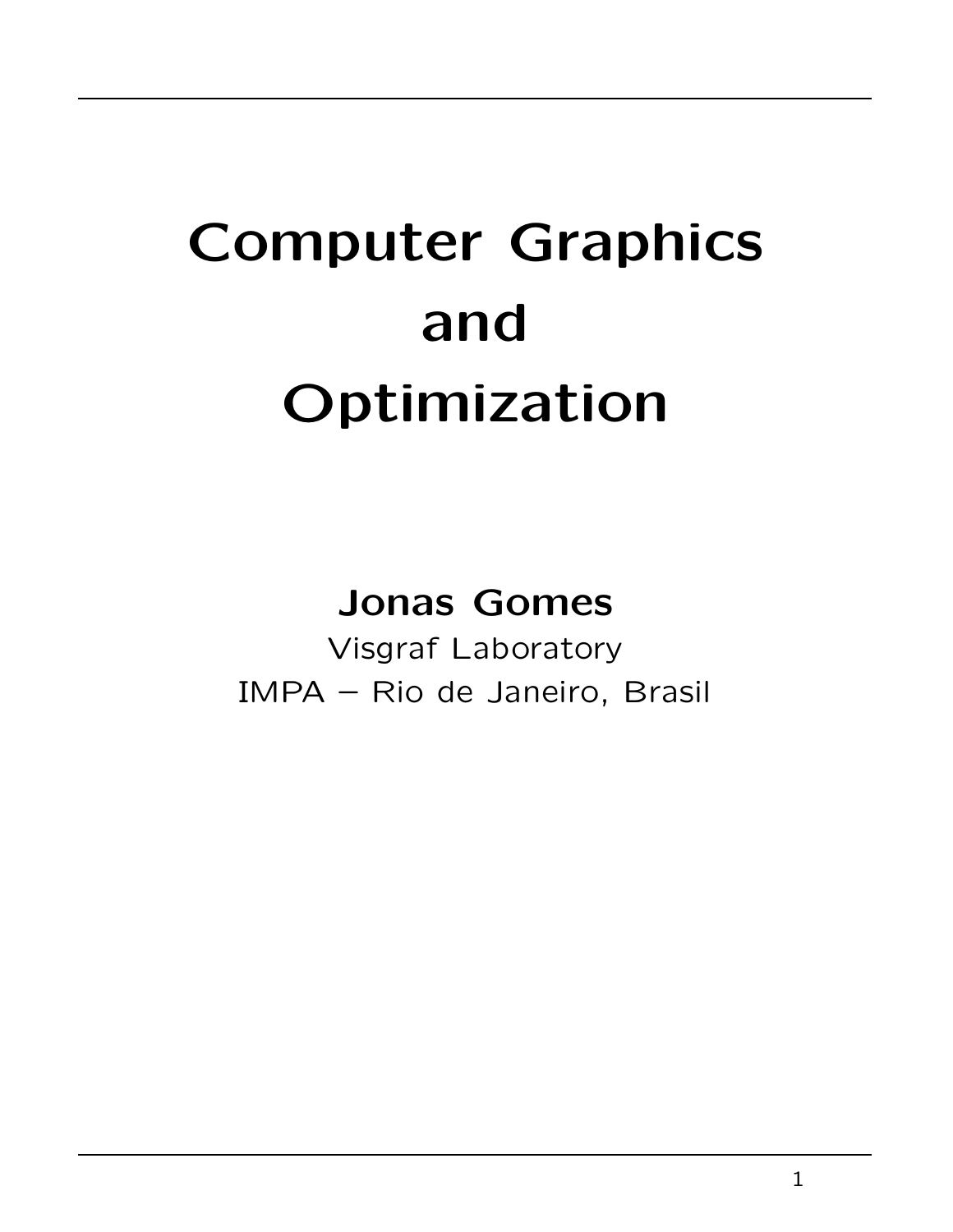### **Computer Graphics**

• Transforms data into Images



- Relation with Physical universe
	- **–** Visualization → Photography (2D representation)
	- **–** Vision → Human vision (3D reconstruction)
- What are the models?
- What are the problems?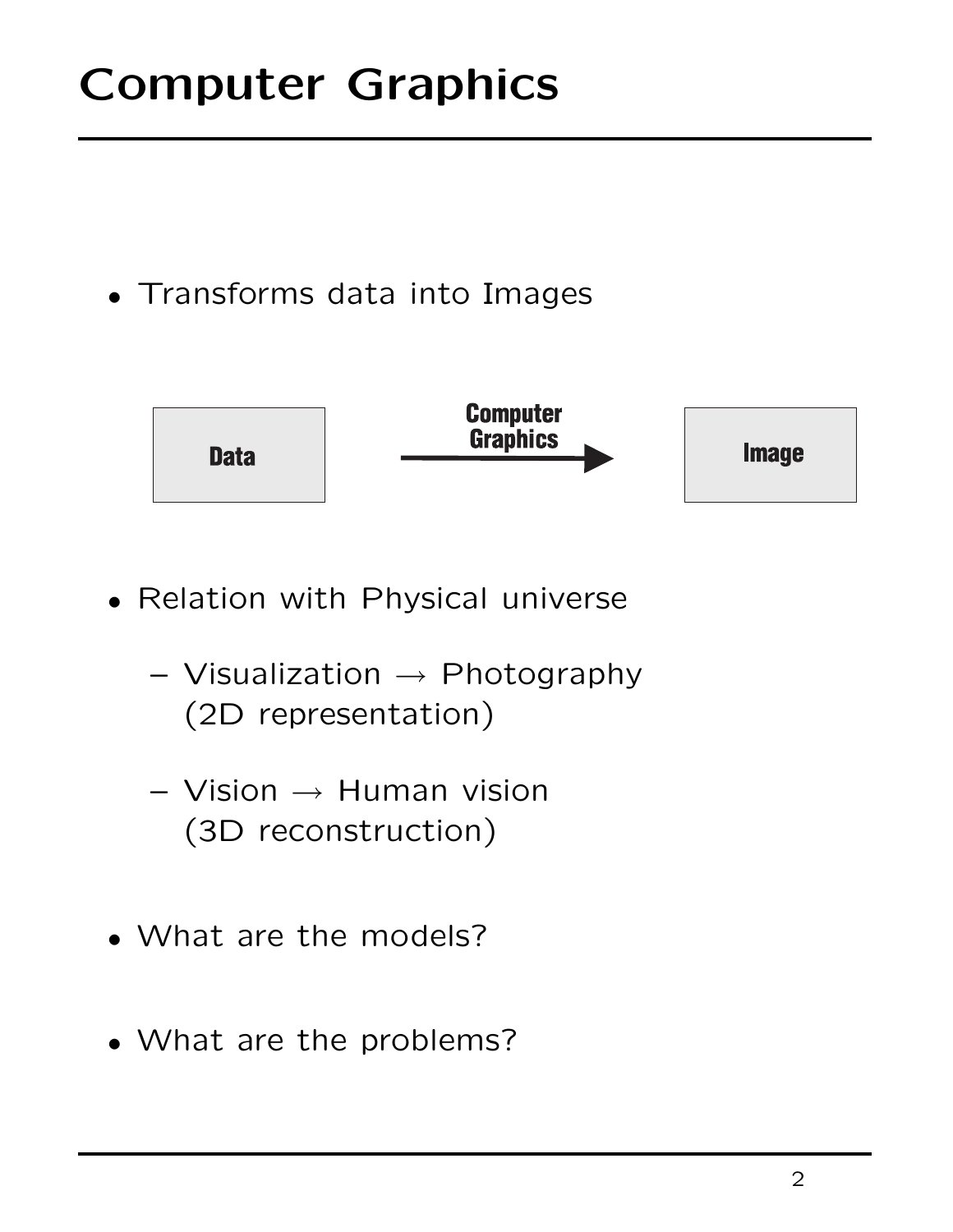- Data
	- **–** Curves, Surfaces and Solids (Manifolds) (Geometric models)
- Image
	- **–** Color

$$
f\colon U\subset\mathbb{R}^2\to\mathbb{R}^3
$$

**–** Grayscale

$$
f\colon U\subset\mathbb{R}^2\to\mathbb{R}
$$



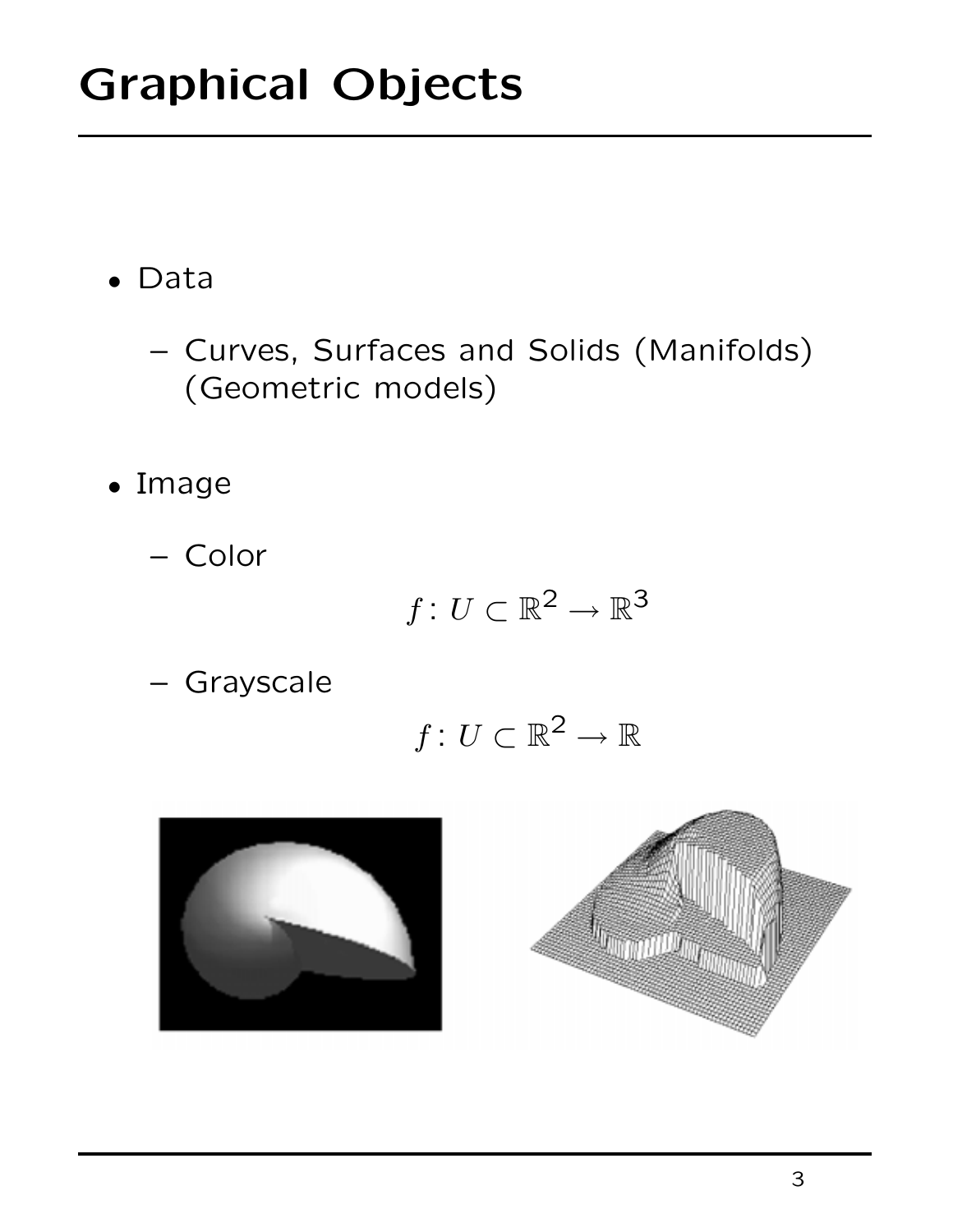- $\mathcal{O} = (U, f), \quad f : U \subset \mathbb{R}^n \to \mathbb{R}^m$
- Geometric Support  $U$ , Attribute function  $f$ , Dimension of  $O$

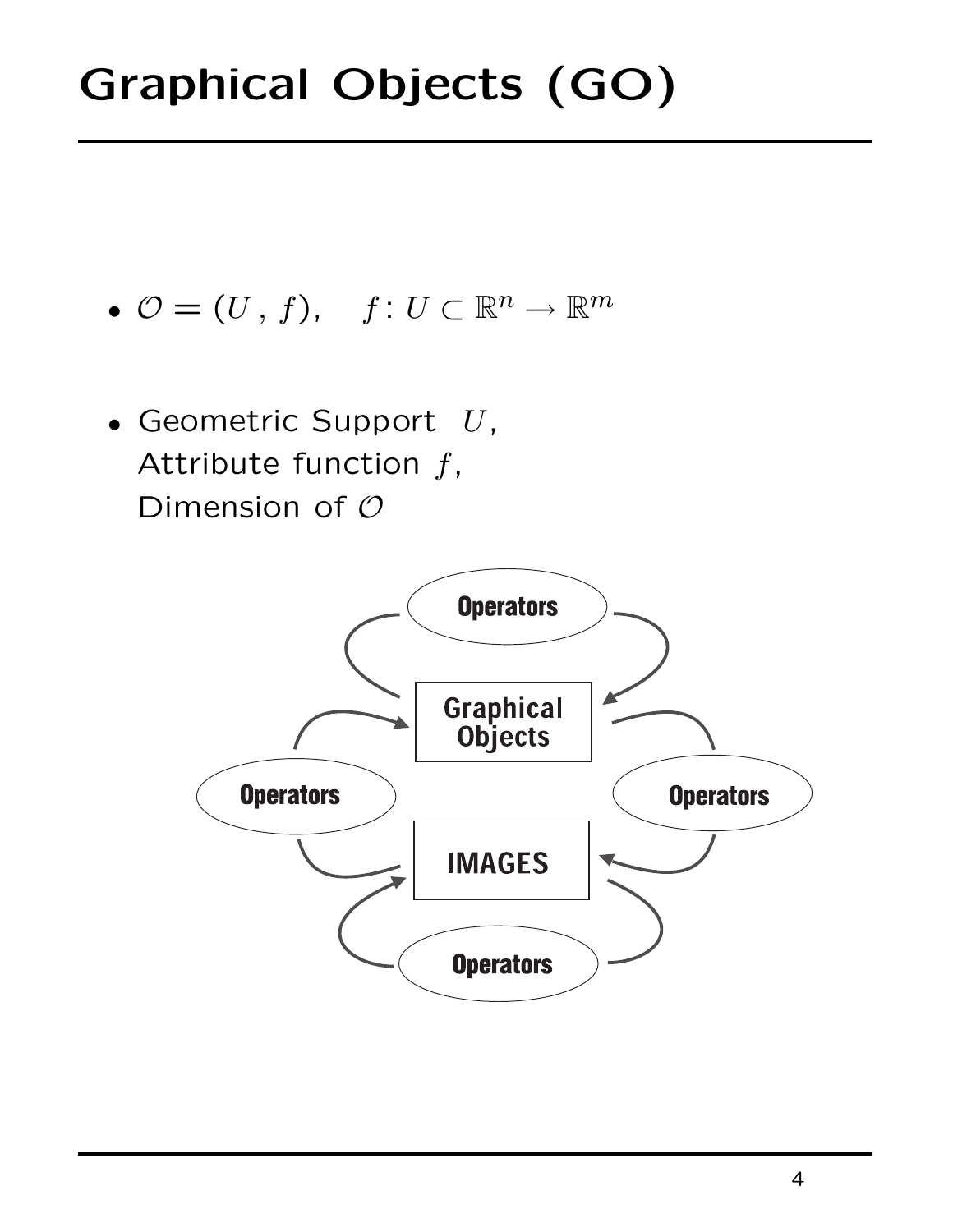### **Computer Graphics**

- Processing of graphical objects
- Subjacent areas

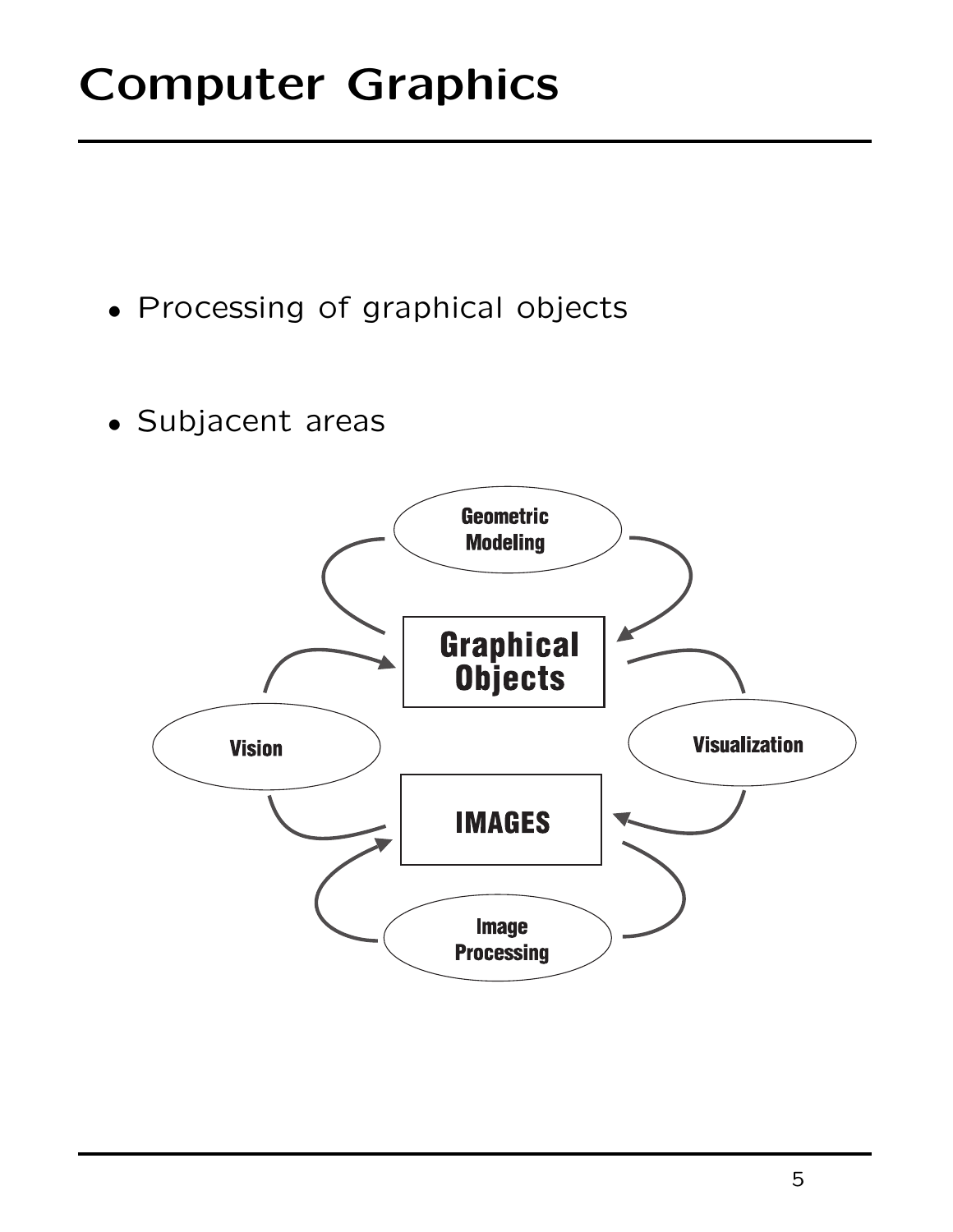### **An additional Problem: Time**

• Time varying graphical objects



• Just another graphical object

$$
f\colon U\times[a,b]\to\mathbb{R}^n
$$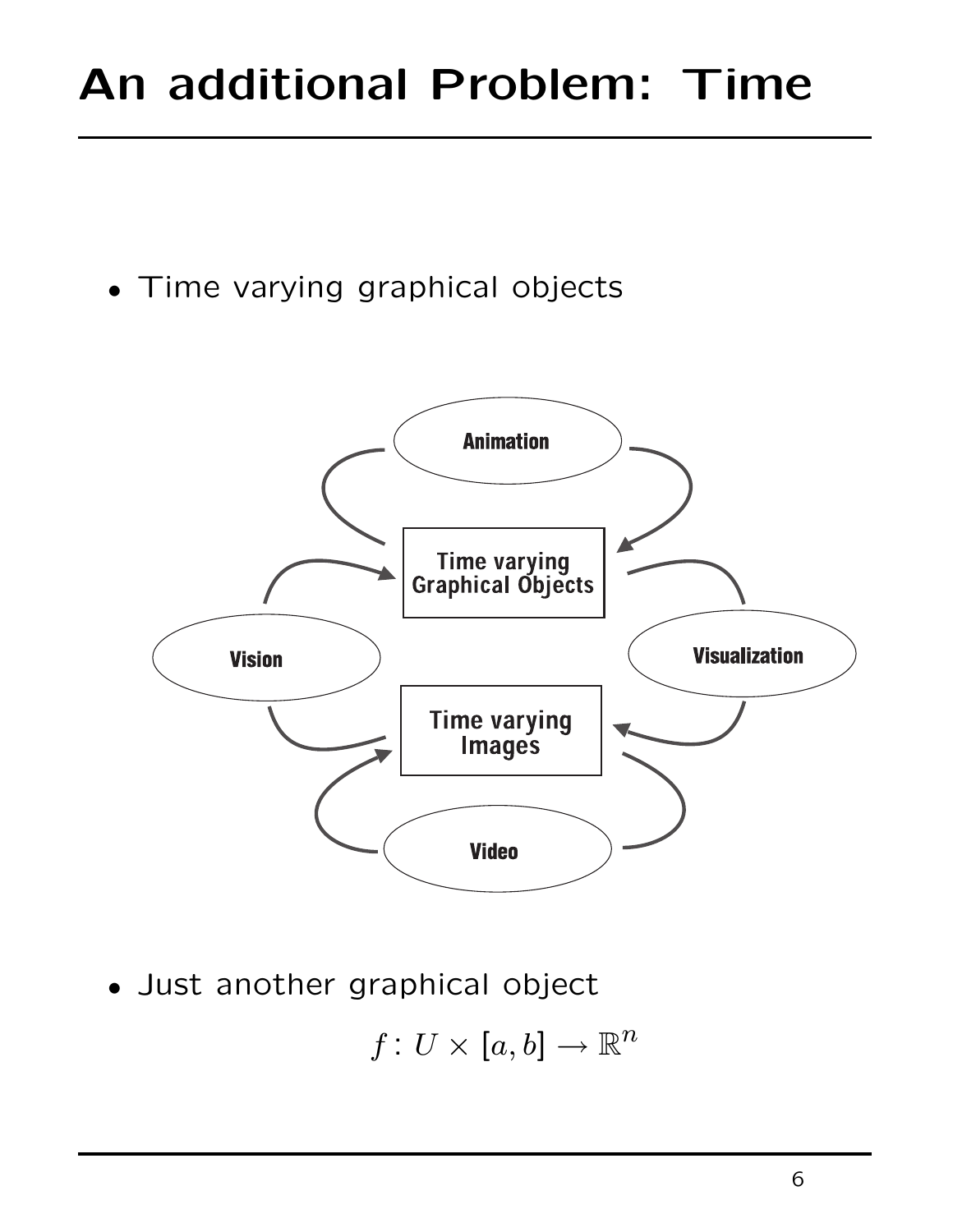### **Problems**

- Spaces of graphical objects (Spaces of functions)
- Operators on spaces of graphical objects

 $TX = Y$ 

• Direct problems

 $-$  Given  $T$  and  $X$ , find  $Y$ 

- Inverse problems
	- $-$  Given  $T$  and  $Y$ , find  $X$
	- **–** Given X and Y , find T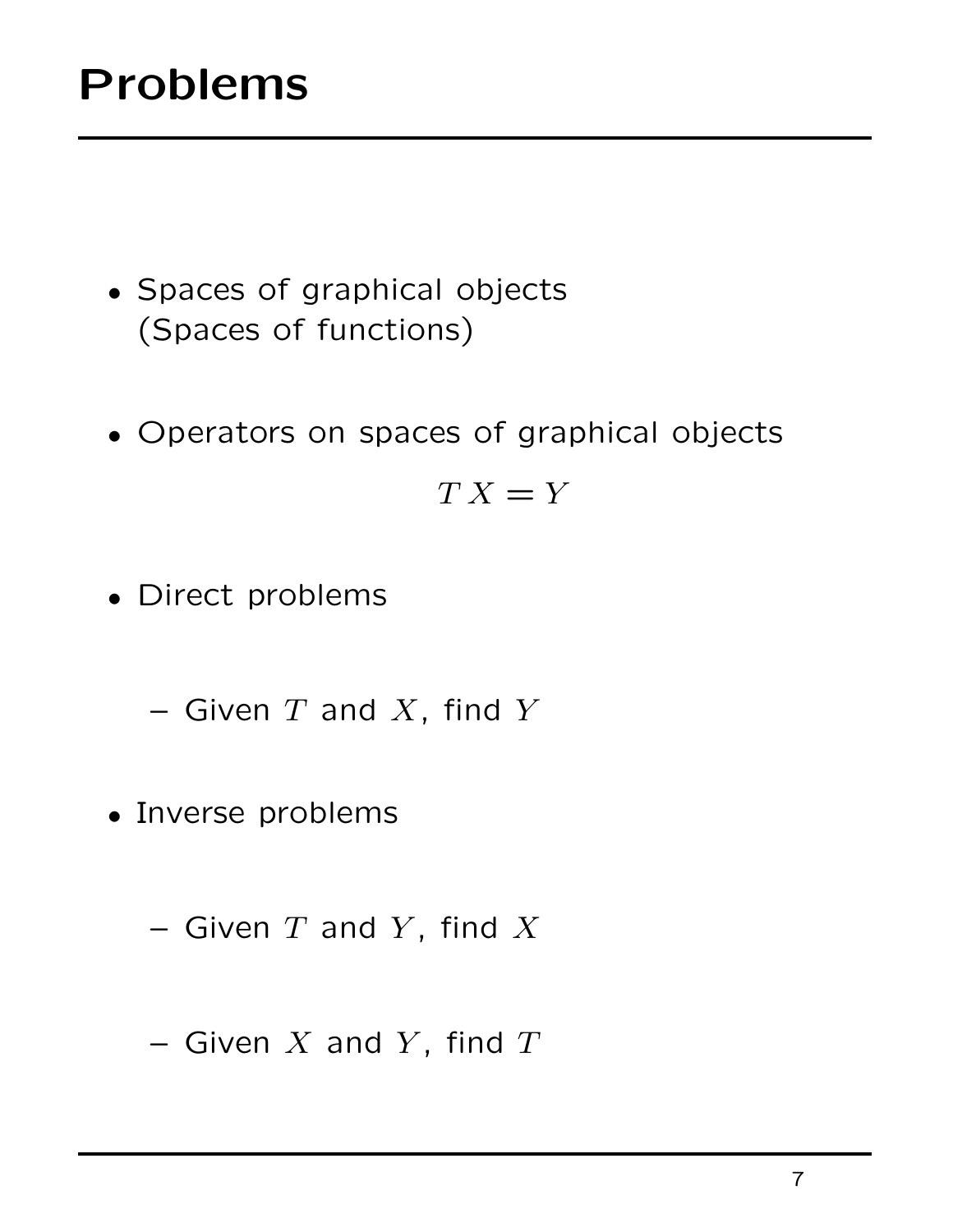- Hadamard: well-posed problem
	- **–** Existence of solution
	- **–** Uniqueness of solution
	- **–** Continuous dependence on initial conditions
- Live with ill-posed problems

$$
x^2 + y^2 - 1 = 0
$$



"Best" solution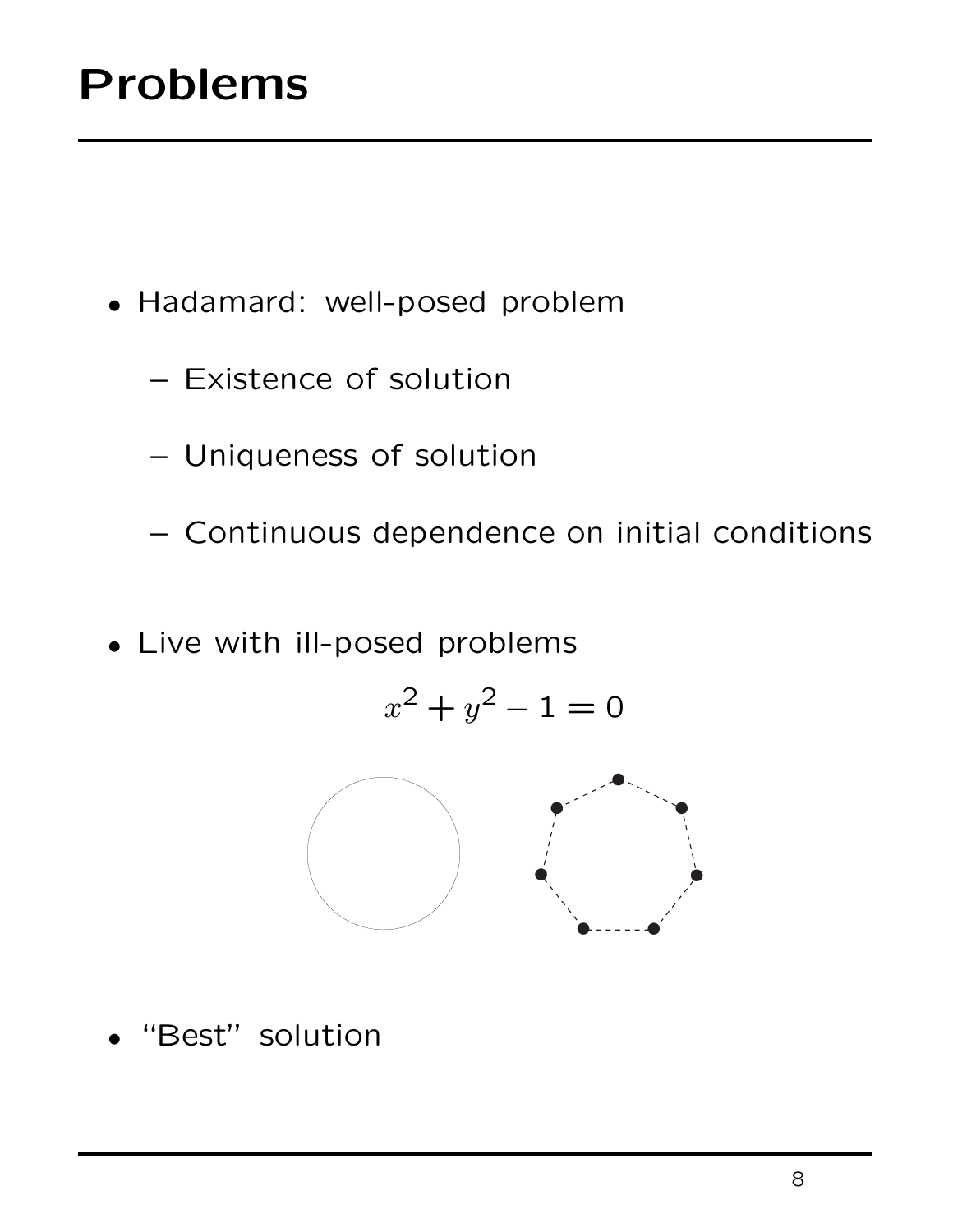- $\bullet$  X is the scene
	- **–** Geometry
	- **–** Attributes
	- **–** Illumination
	- **–** Camera specification (position, focus, etc.)
	- **–** etc.
- $\bullet$  T is the rendering operator

 $TX = Y$ 

- $\bullet$  Y is the image of the scene
- Direct problem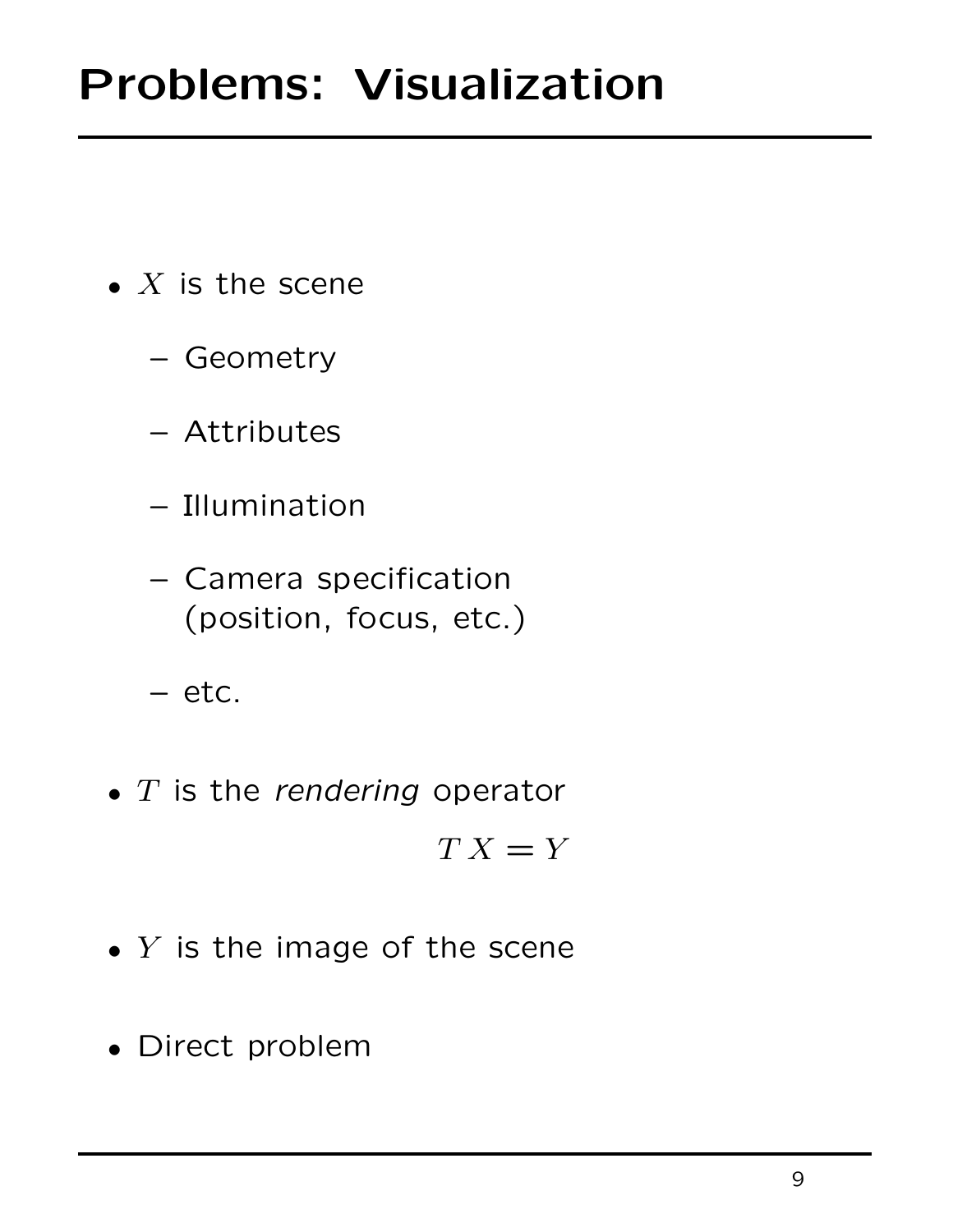### **Problems: Visualization**

• Camera specification



• Direct specification Direct problem – Seven parameters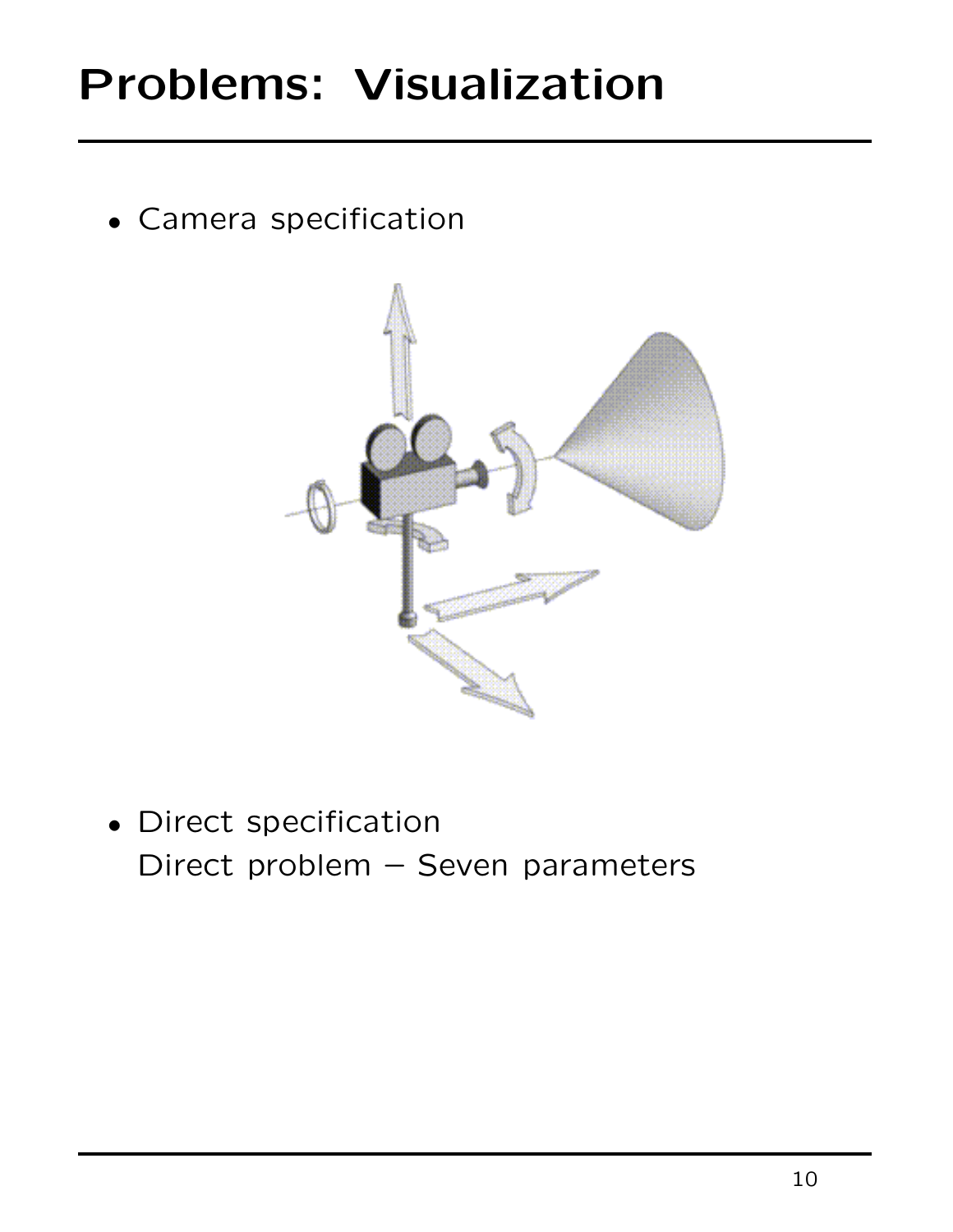- Camera specification
- Inverse specification

Ill-posed inverse problem



• Camera calibration

**–** Ill-posed inverse problem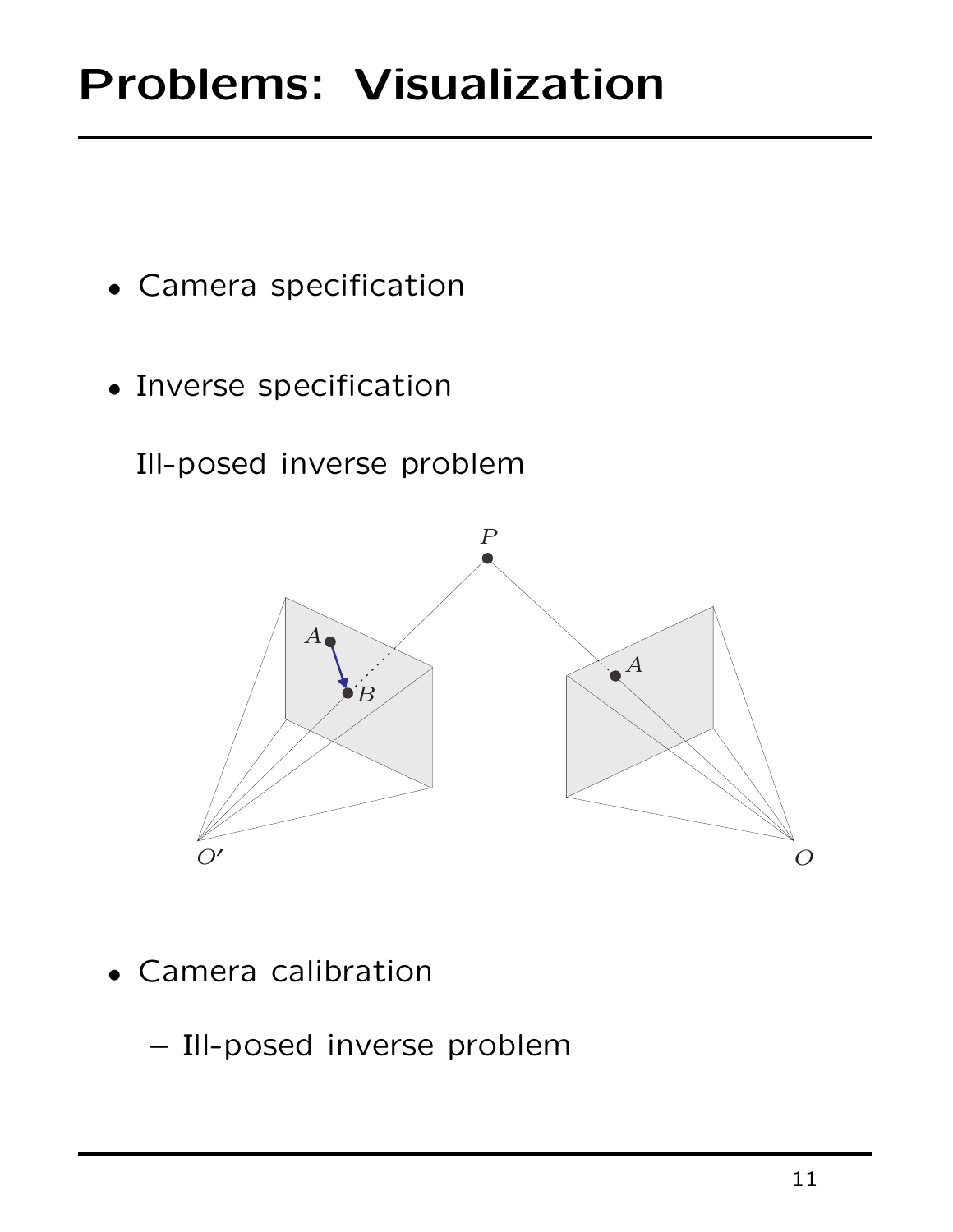### **Problems**

- Representation of graphical objects
- Reconstruction of graphical objects



• Representation operator

$$
R\colon O\to O_d
$$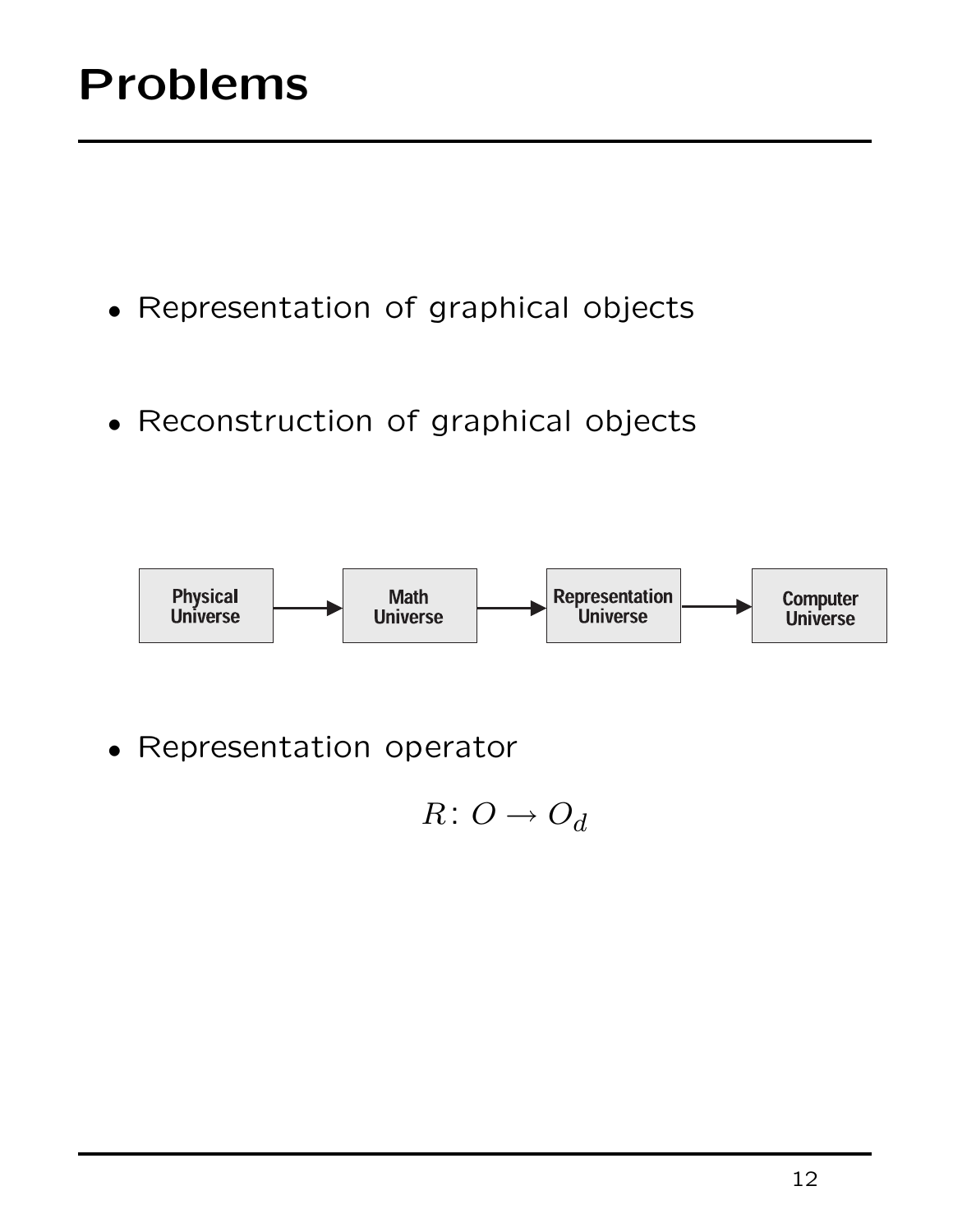#### **Representation and Reconstruction**

- Why do we need to reconstruct?
	- **–** Representation gives incomplete information
	- **–** Work in the continuous domain to avoid numerical errors
	- **–** Semantics
- Reconstruction
	- **–** Invertibility of the representation operator
	- **–** Exact
	- **–** Non-exact
- Ambiguous Representation (Ill posed reconstruction)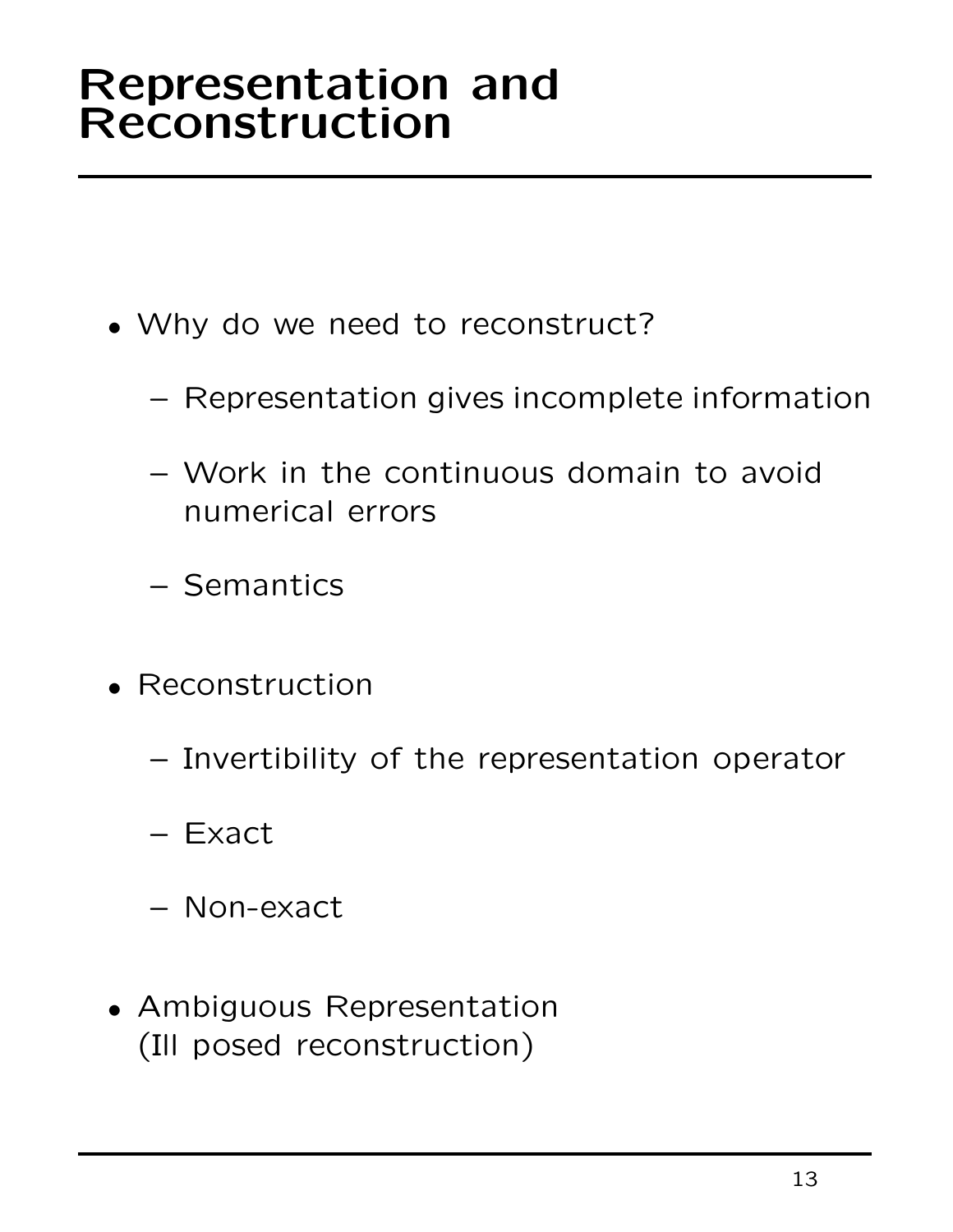### **Ambiguous Representation**

• Geometric Modeling (wireframe representation)







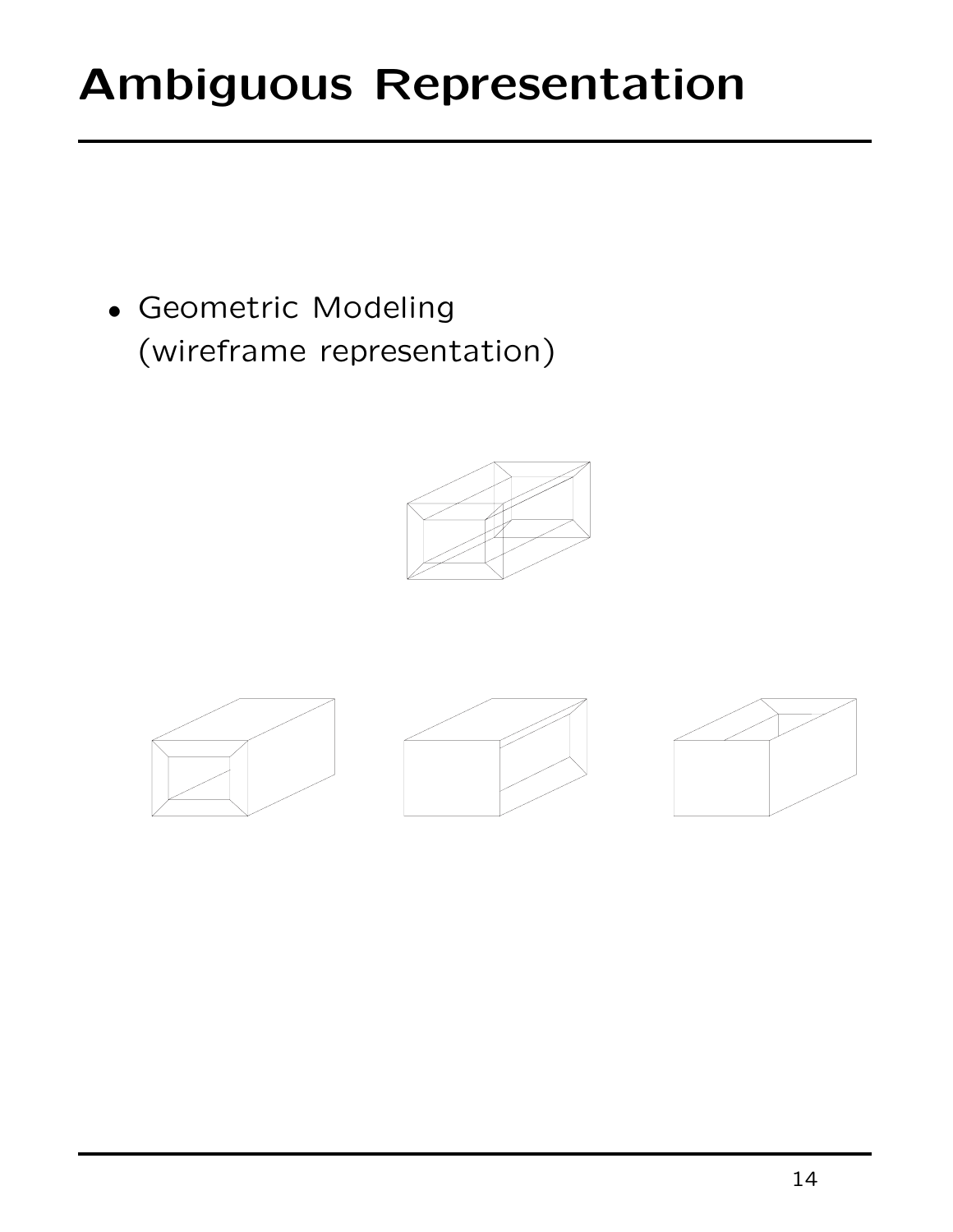### **Ambiguous Representation**

• Vision



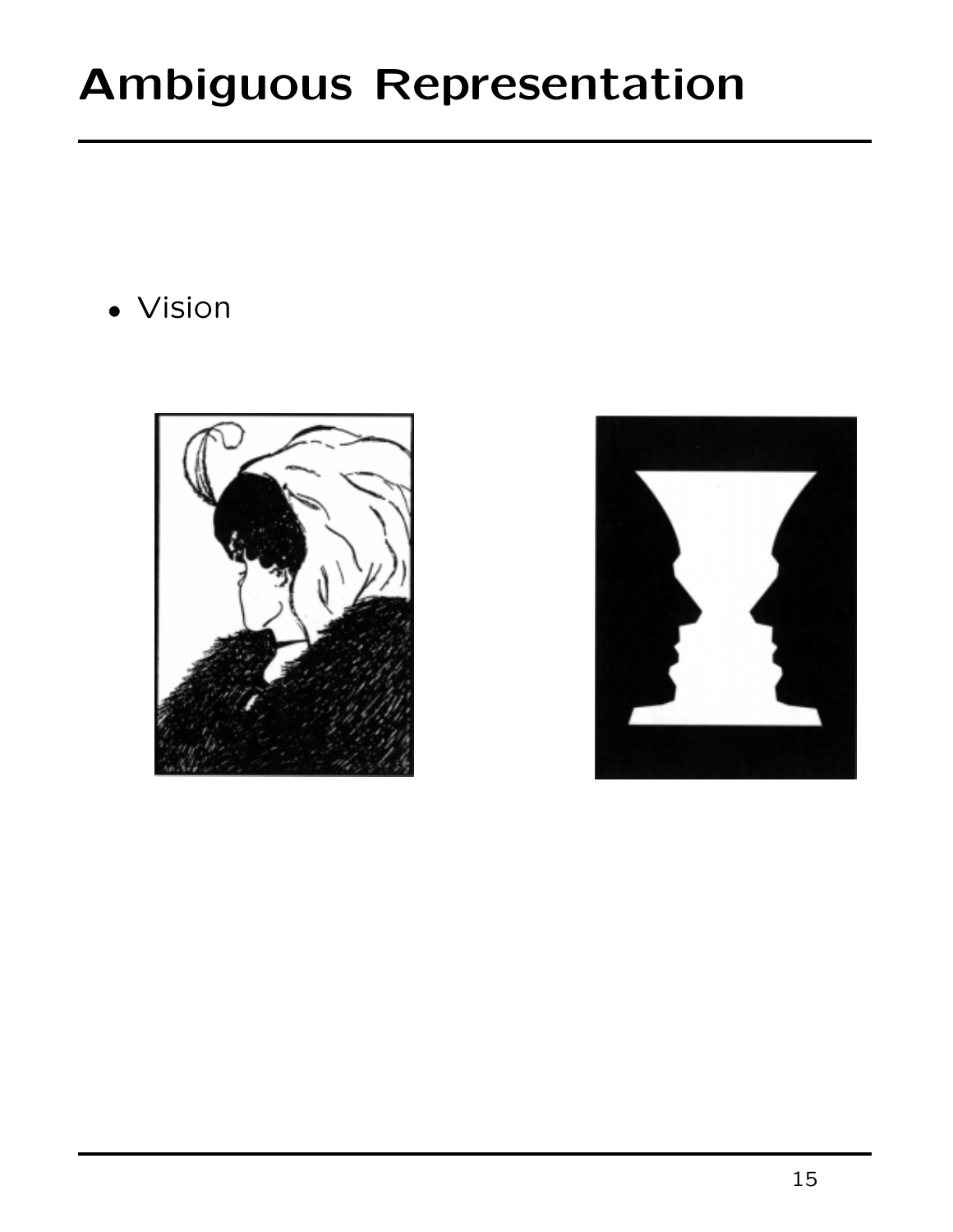- Representation and reconstruction of curves and surfaces
- Curve reconstruction from points
- Energy minimization approach (Variational modeling)
- Internal energy

$$
E_{internal} = \lambda E_{tension} + (1 - \lambda)E_{length}
$$

$$
E_{tension}(\alpha) = \int_{\alpha} k^2(t)dt
$$

$$
E_{length}(\alpha) = \int_{\alpha} ||\alpha'(t)||dt
$$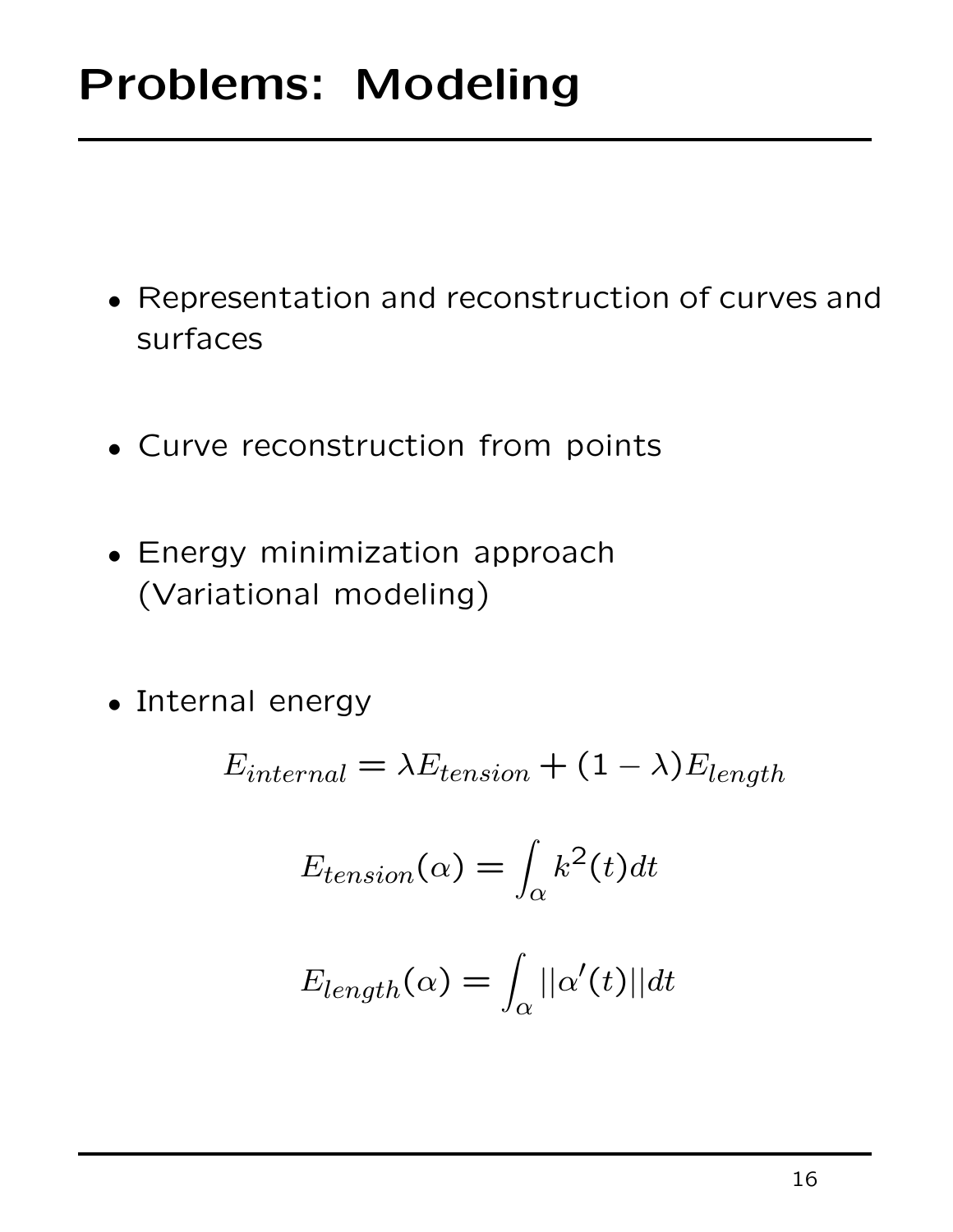- External energy
	- **–** Attractive or repulsive forces
	- **–** Punctual or directional
- Punctual

$$
E_{punctual}(\alpha) = d(\alpha, p)^2 = min_t ||\alpha(t) - p||^2
$$

• Directional

$$
E_{directional} = min_t ||\alpha'(t) \times v||
$$

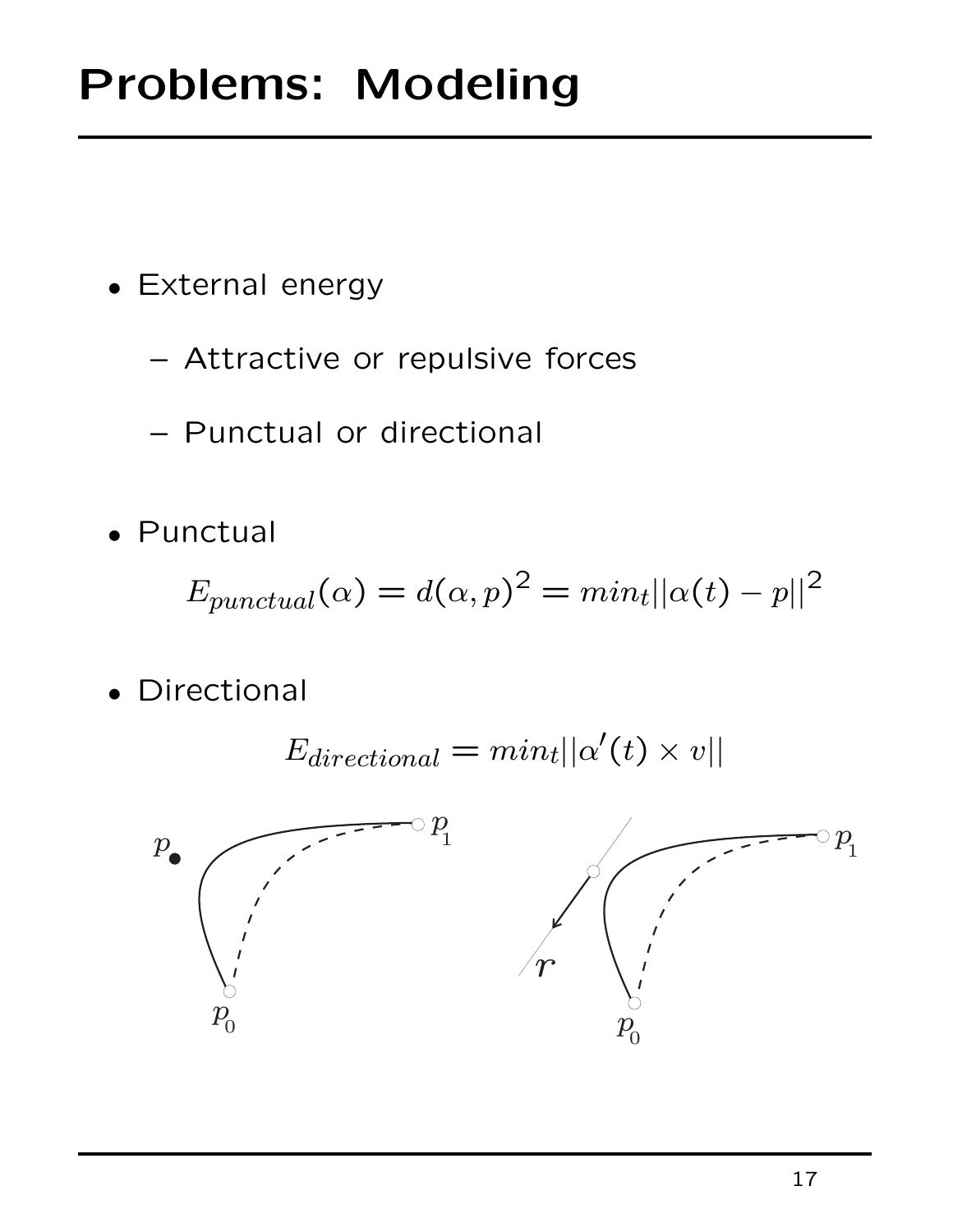• Examples

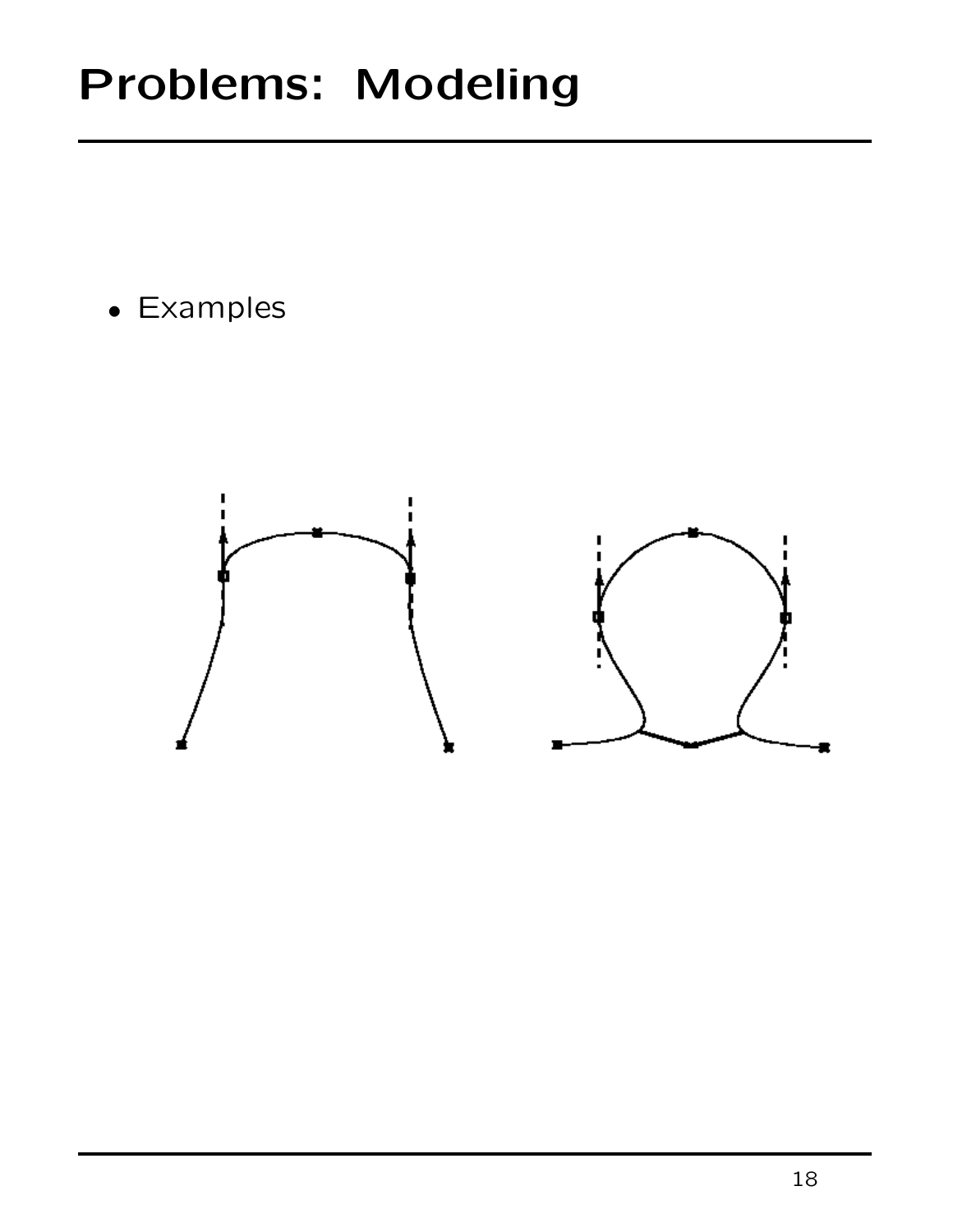### **Problems: Image boundary**

• David Marr Conjecture (Reconstruction, ill-posed, problem)



- Boundary description
	- **–** Frequency methods
	- **–** Geometric methods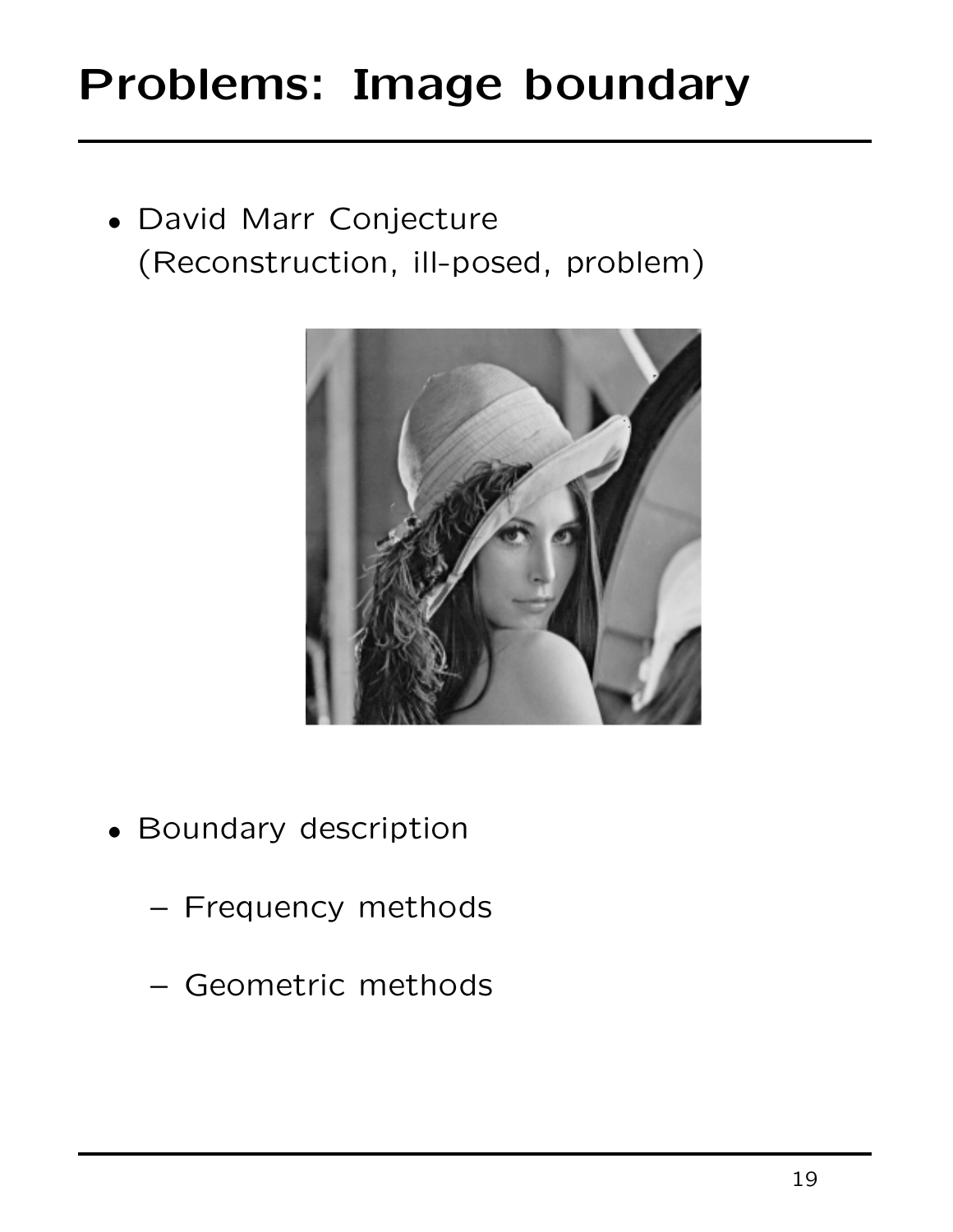### **Problems: Image boundary**

• Frequency computation of boundary



- Marr conjecture and frequency methods
	- **–** Invertibility of boundary operator
	- **–** Different choices of boundary operator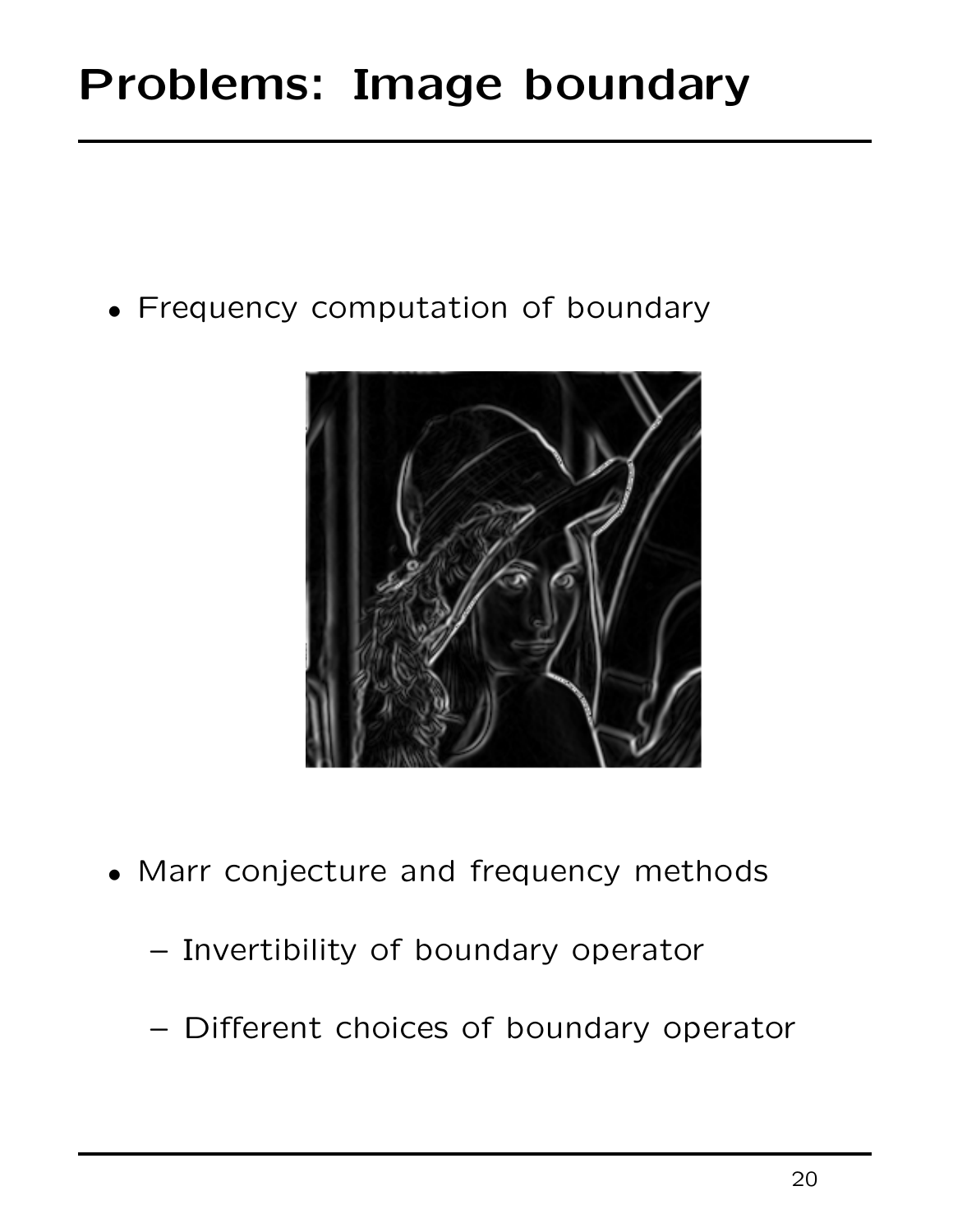### **Problems: Image boundary**

- Geometric computation of boundary
- Energy minimization approach (snakes)